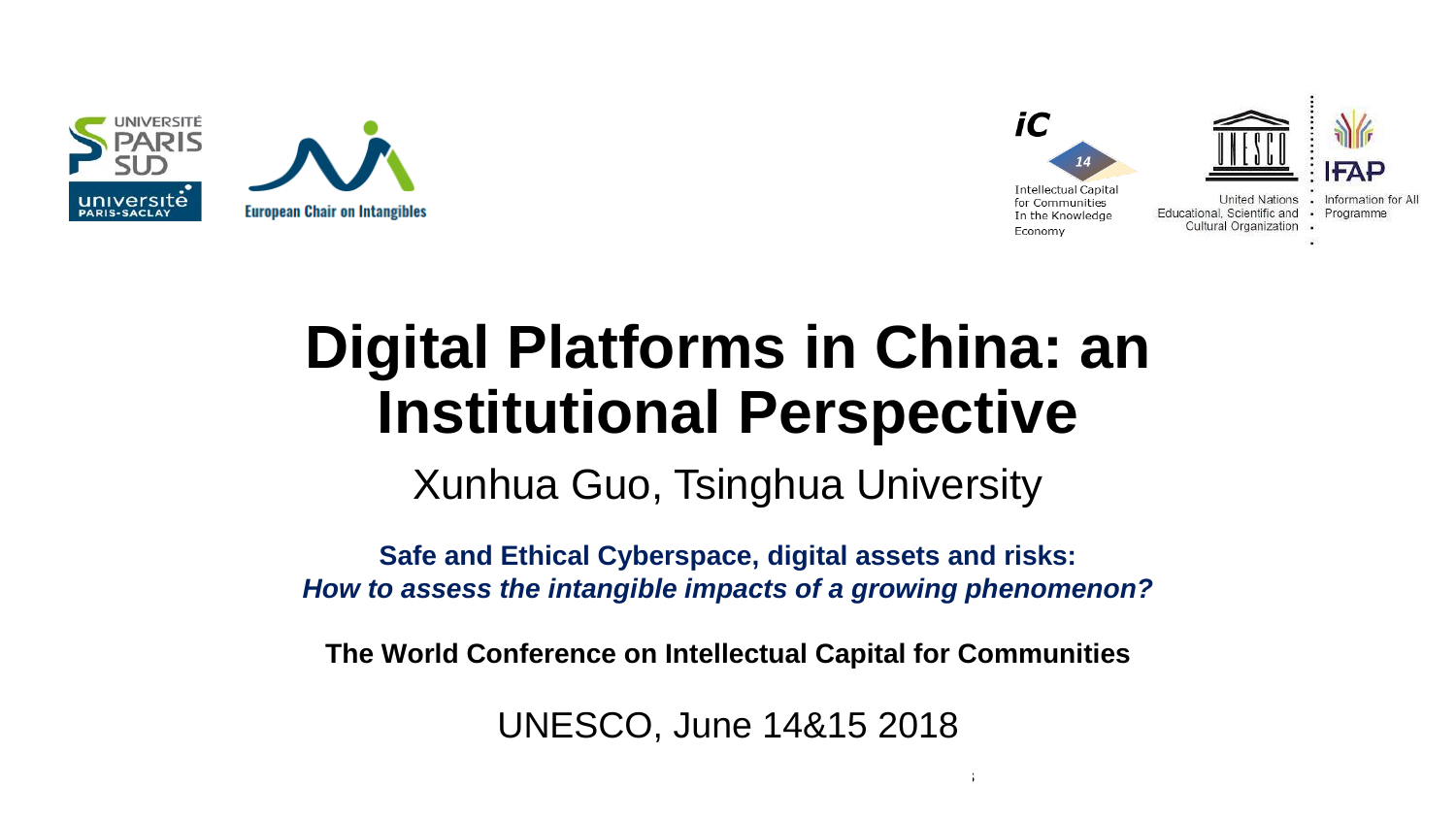

- In the Knowledge Economy
	- Scale of digital economy in China (2017)
		- 27.2 trillion CNY (4.25 trillion USD)
		- 32.9% of GDP







#### **mobile payment bike sharing**

### **e-commerce** - TMall "Double 11"

14th & 15th June 2018 The World Conference on Intellectual Capital for Communities - 14th Edition -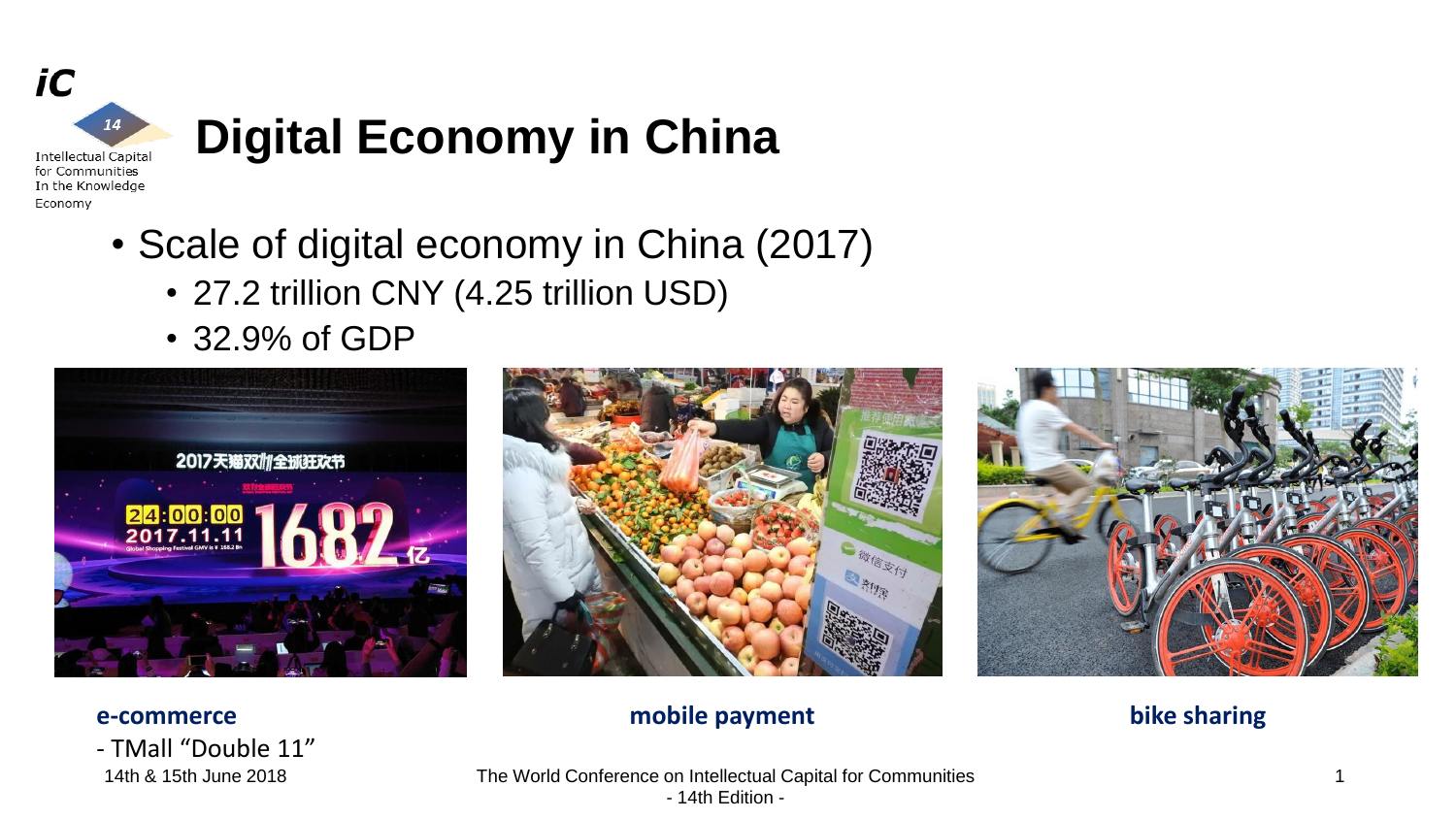

# **Leading Platform Companies: "BAT"**

- Baidu
	- search engine +
	- music/video services, travel services, ...
- Alibaba
	- e-commerce +
	- payment, cloud computing, finance services, e-healthcare, ...
- Tencent
	- social networking +
	- payment, online games, music/video services, finance services, ...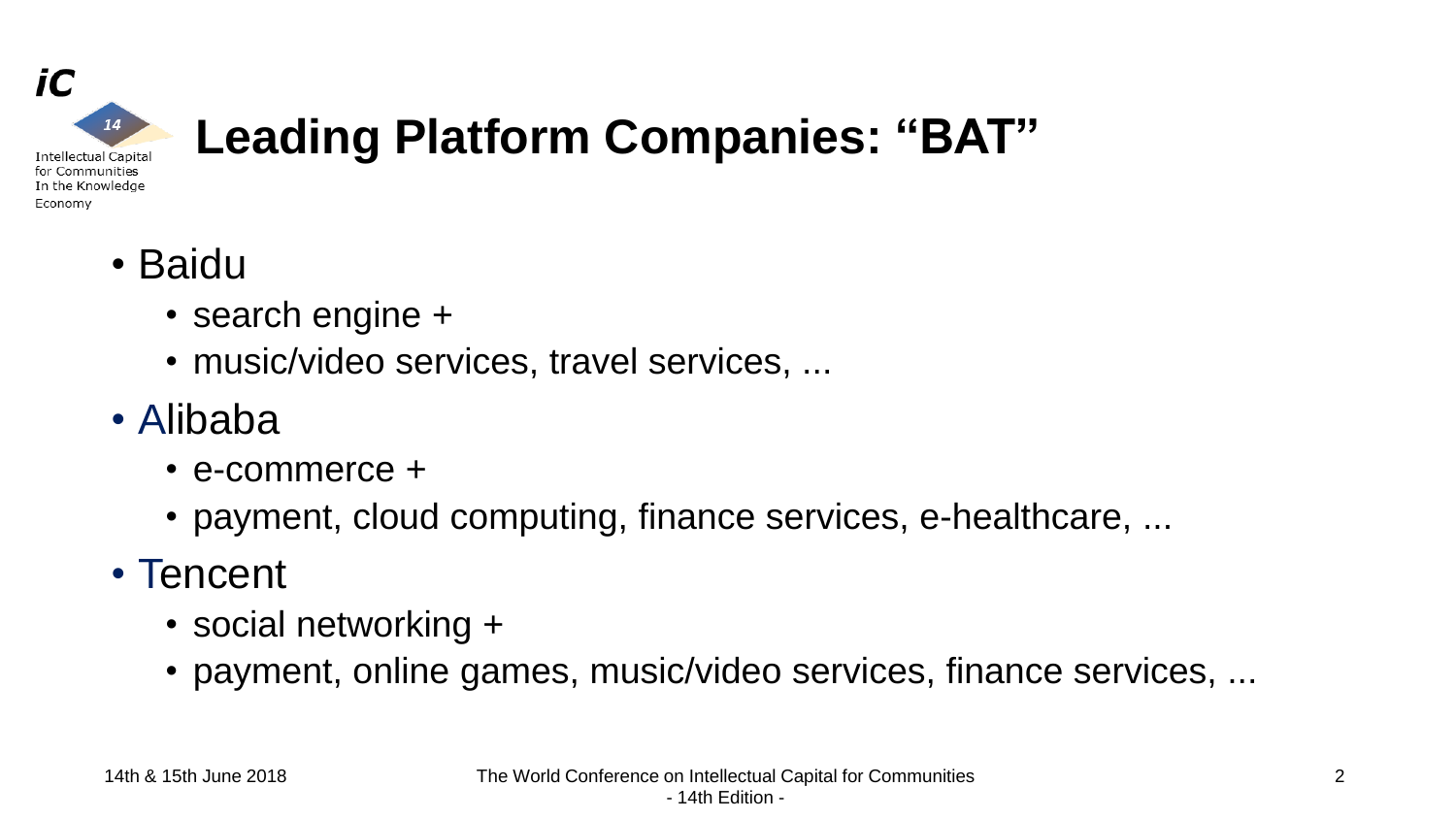

### **Two-sided Platforms as an Institutional Phenomenon**

- John R. Commons' framework (1931 and 1990)
- Institution: " *… collective action in control, liberation and expansion of individual action*"
- Two economic problems: distribution and creation of wealth
- Basic unit of analysis: transactions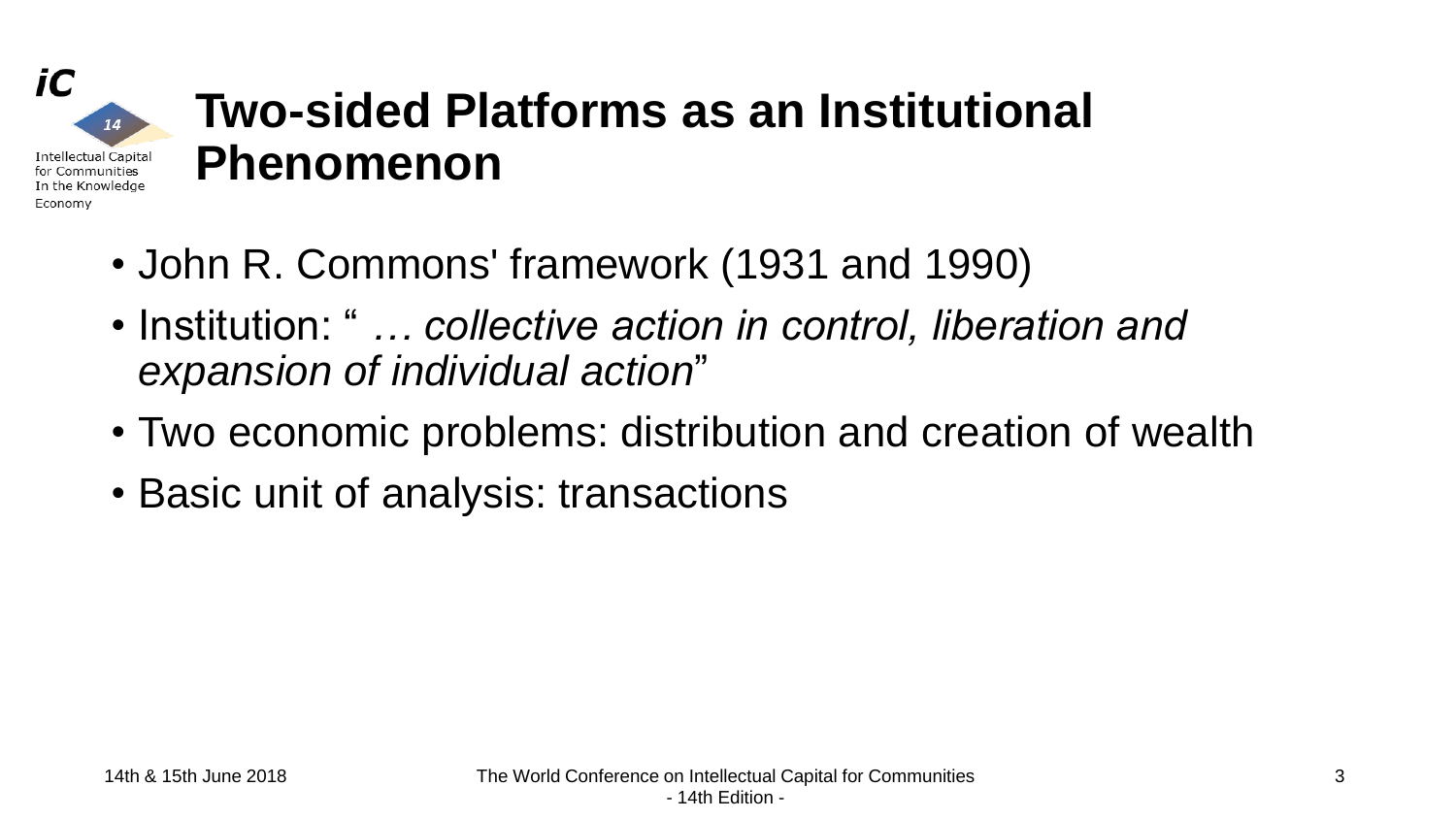

- Relationship between people: equal or hierarchical?
- Relationship to economic problem: distribution or creation of wealth?
- Bargaining transaction: equals / distribution of wealth
- Managerial transaction: hierarchical / creation of wealth
- Rationing transaction: hierarchical / distribution of wealth
- => equal / creation of wealth?

Economy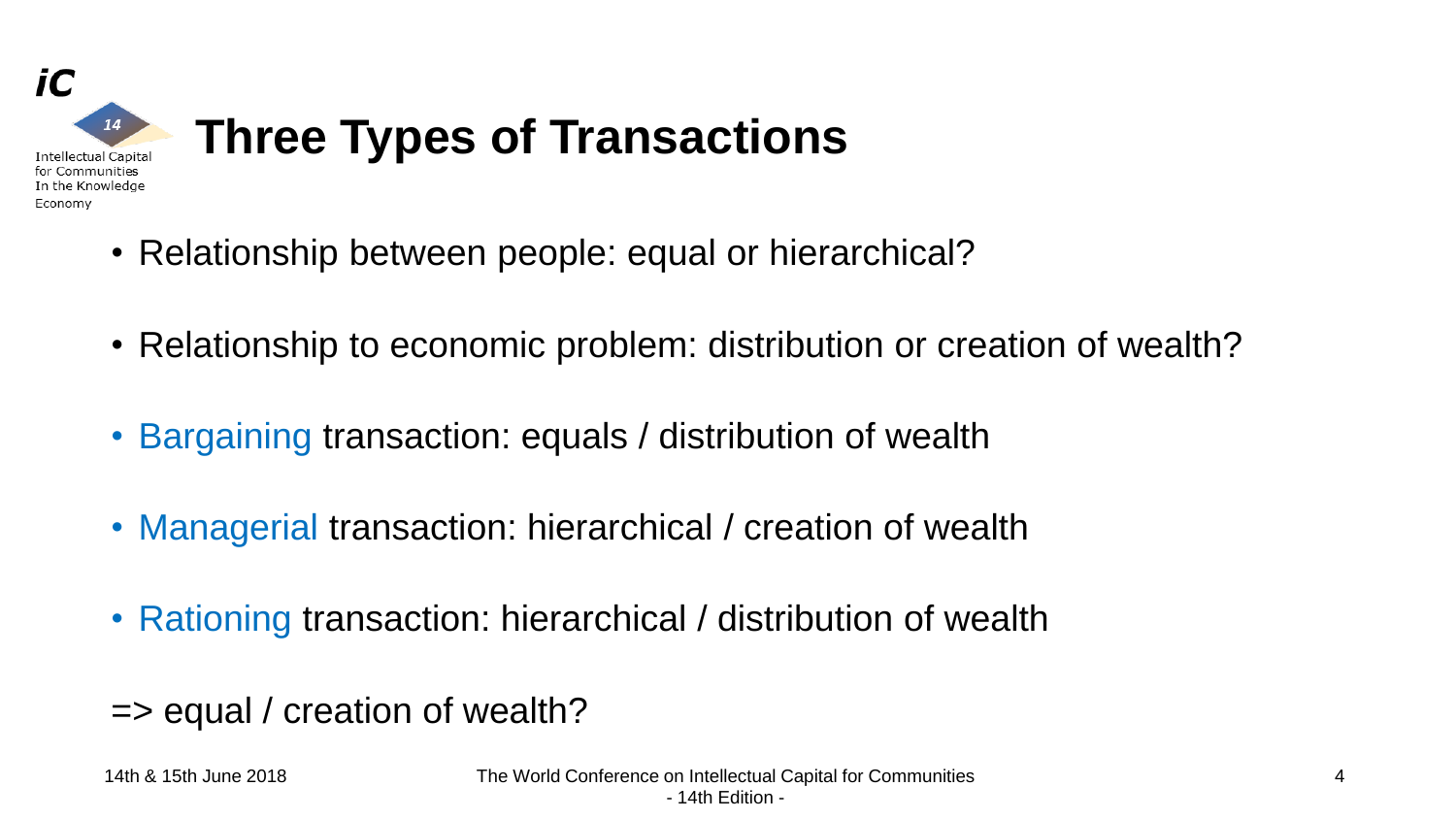

### **Extending Common's Classification System**

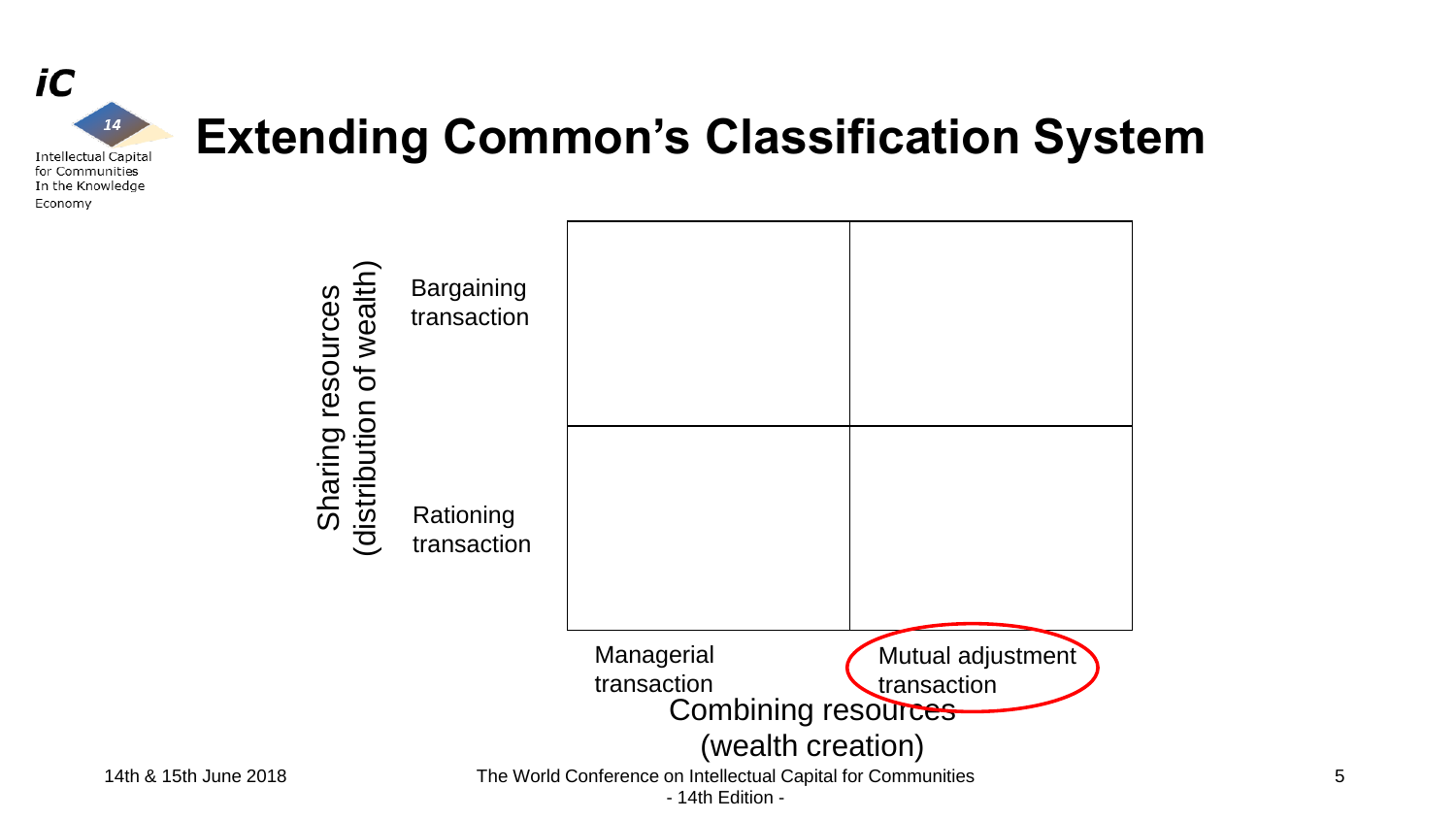

### **Application to Organizational Forms**

| resources<br>Sharing | <b>Bargaining</b><br>transaction | Managed market:<br>Exchanges | <b>Clusters</b>   |
|----------------------|----------------------------------|------------------------------|-------------------|
|                      | Rationing<br>transaction         | <b>Hierarchical firms</b>    | <b>Hybrids</b>    |
|                      |                                  | Managerial                   | Mutual adjustment |

#### Combining resources

transaction

14th & 15th June 2018 The World Conference on Intellectual Capital for Communities

transaction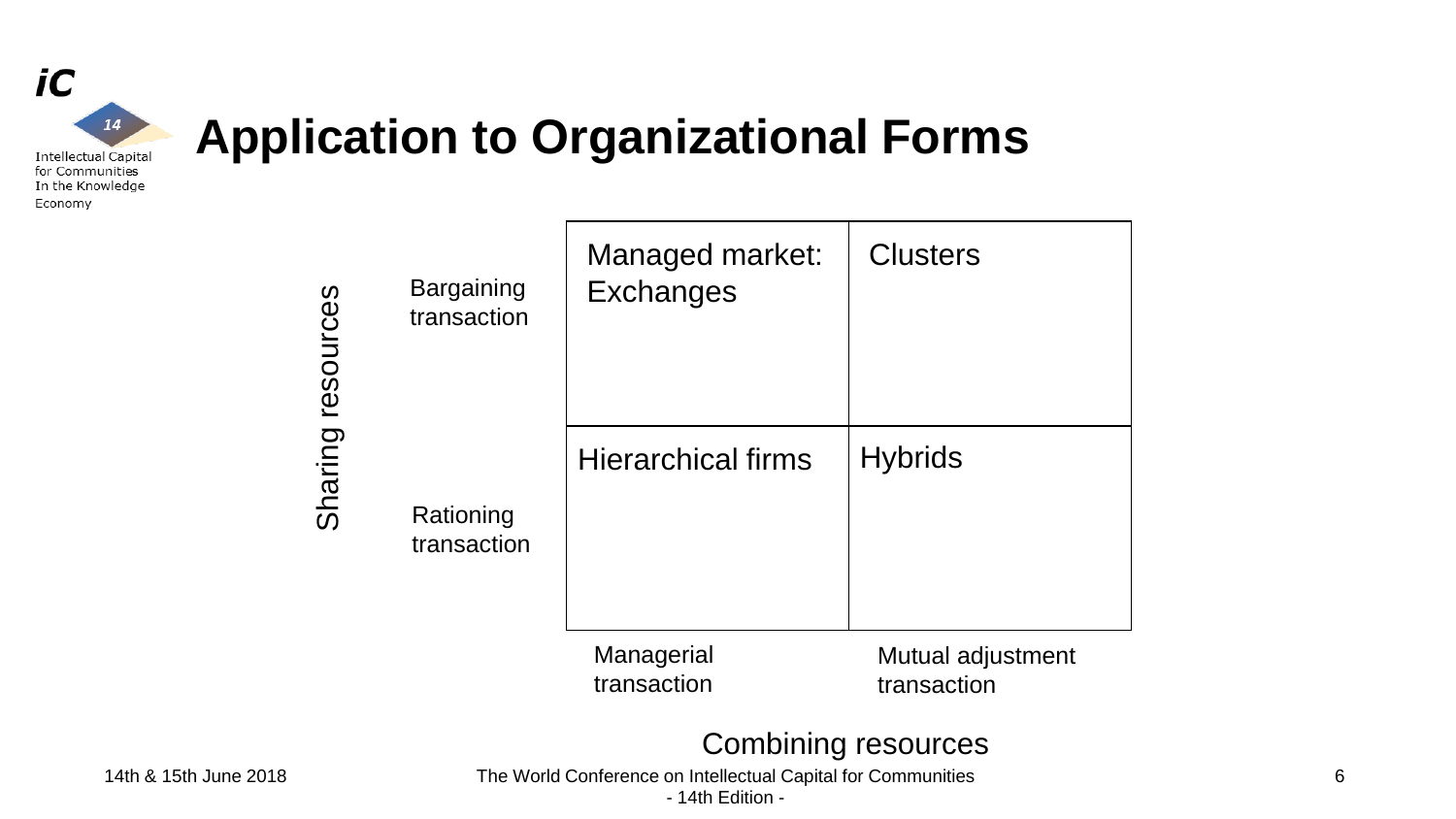

### **Classifying Two-sided Platforms**

**Bargaining** transaction Rationing transaction **Managerial** Online trading platforms Virtual clusters (commerce in social networking) Online service delivery platforms Industry-wide information infrastructures

transaction

Mutual adjustment transaction

#### Combining resources

Sharing resources

Sharing resources

14th & 15th June 2018 The World Conference on Intellectual Capital for Communities

- 14th Edition -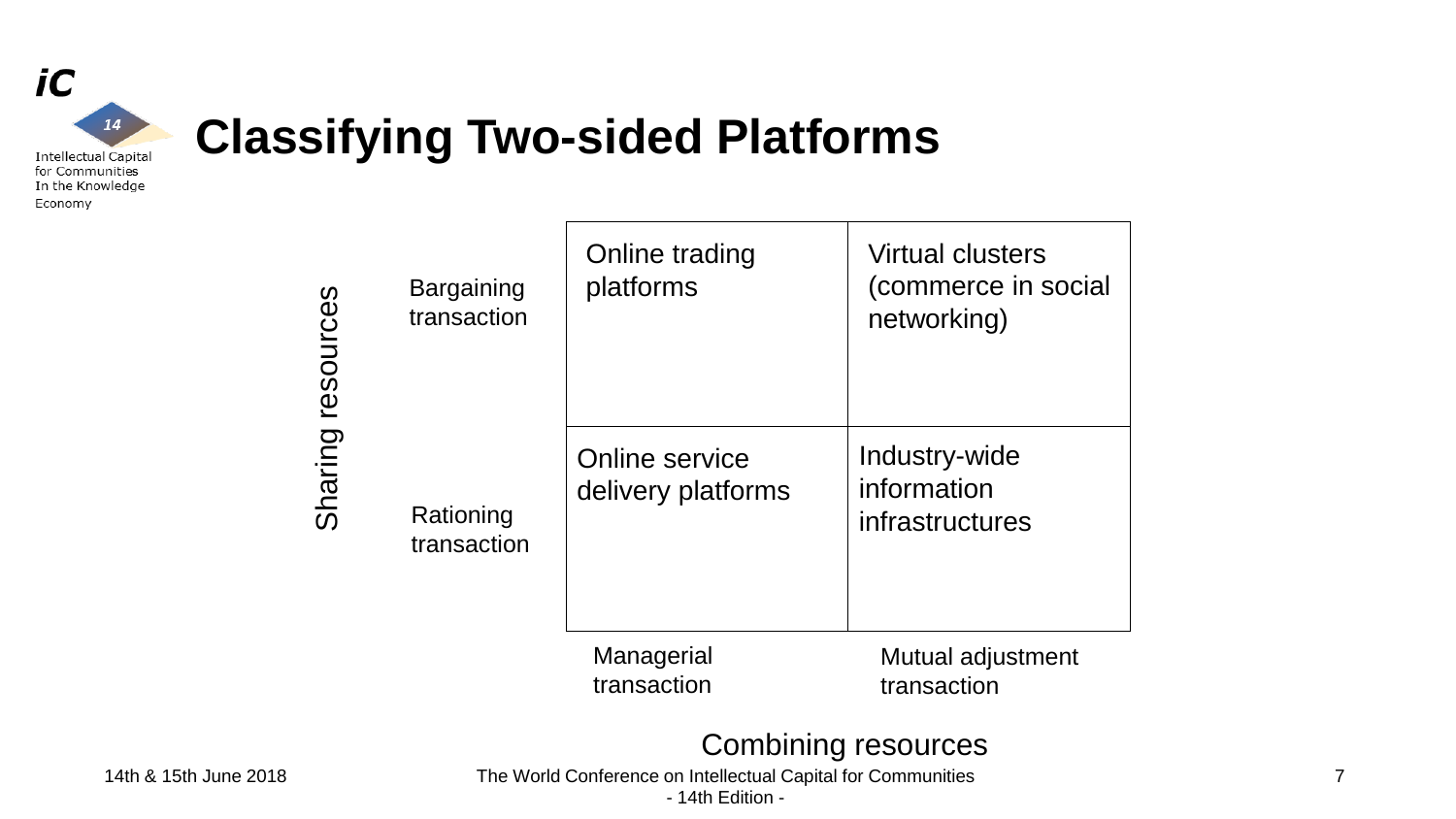

### **Understanding the Platforms in China**

| <b>Bargaining</b><br>transaction | Online trading<br>platforms<br>· e.g., Taobao.com<br>. Well facilitated                                           | <b>Virtual clusters</b><br>(commerce in social<br>networking)<br>. e.g., WeChat<br><b>Commerce</b><br><u>• Emerging</u> |
|----------------------------------|-------------------------------------------------------------------------------------------------------------------|-------------------------------------------------------------------------------------------------------------------------|
| Rationing<br>transaction         | Online service<br>delivery platforms<br>· e.g., Didi Chuxing<br>(taxi and ride-<br>sharing)<br>· Well facilitated | Industry-wide<br>information<br>infrastructures<br>• underdeveloped in<br>many industries                               |
|                                  | Managerial                                                                                                        | Mutual adjustmant                                                                                                       |

Managerial transaction

Mutual adjustment transaction

#### Combining resources

Sharing resources

Sharing resources

14th & 15th June 2018 The World Conference on Intellectual Capital for Communities

- 14th Edition -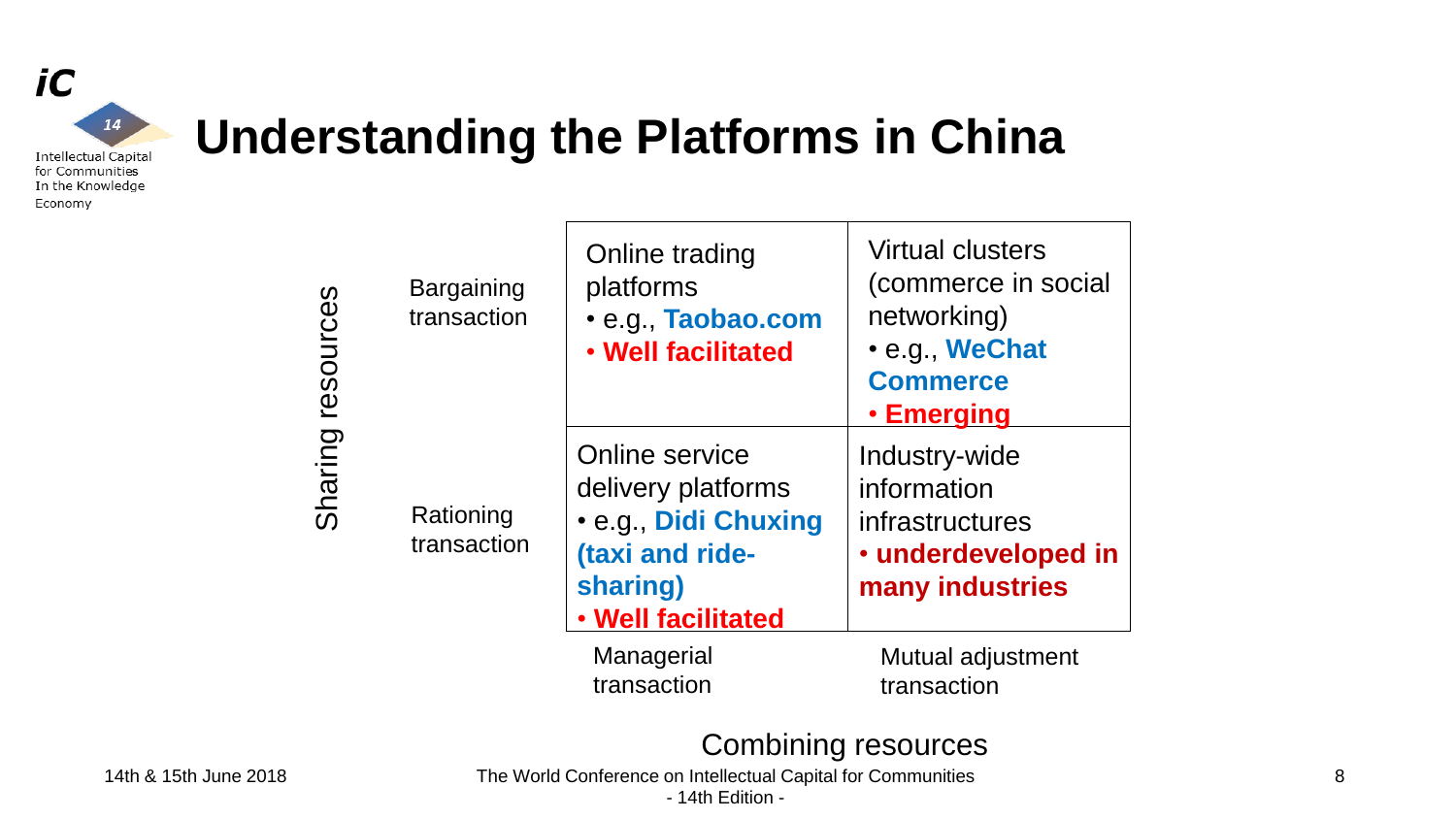

# **Industry-wide Information Infrastructure: a Case**

- Drug codes: a predicament in the pharmaceutical distribution industry
	- 20,000+ hospitals and 900,000+ clinics in China
	- 13,000+ distributors
	- 280,000+ pharmacies
	- 4,600+ manufacturers
	- companies use their own drug codes in their information systems, resulting in formidable obstacles for information exchange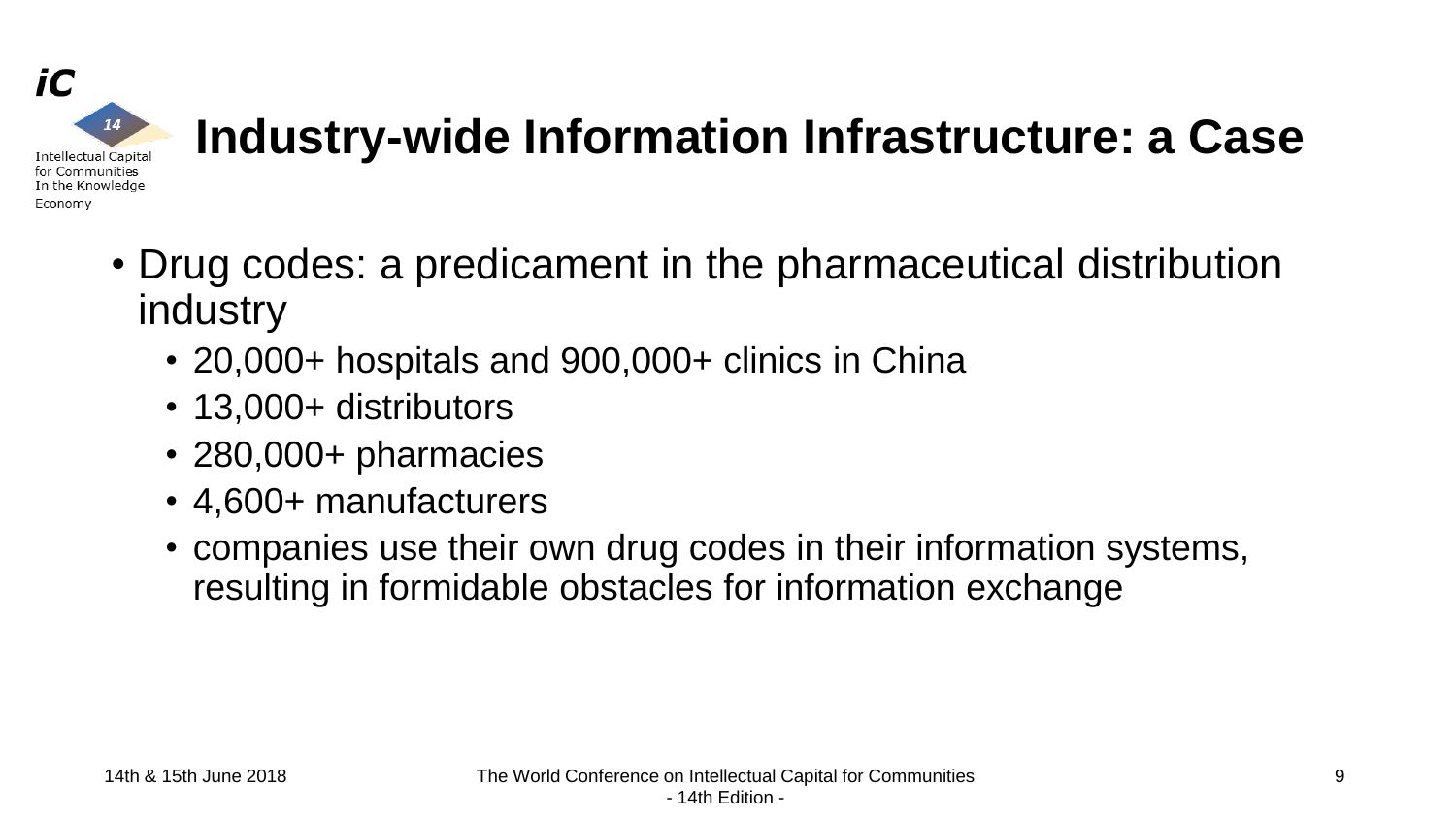

Economy





US: NDC code Germany: PZN code



France: CIP/ACL code

### • China: no unified code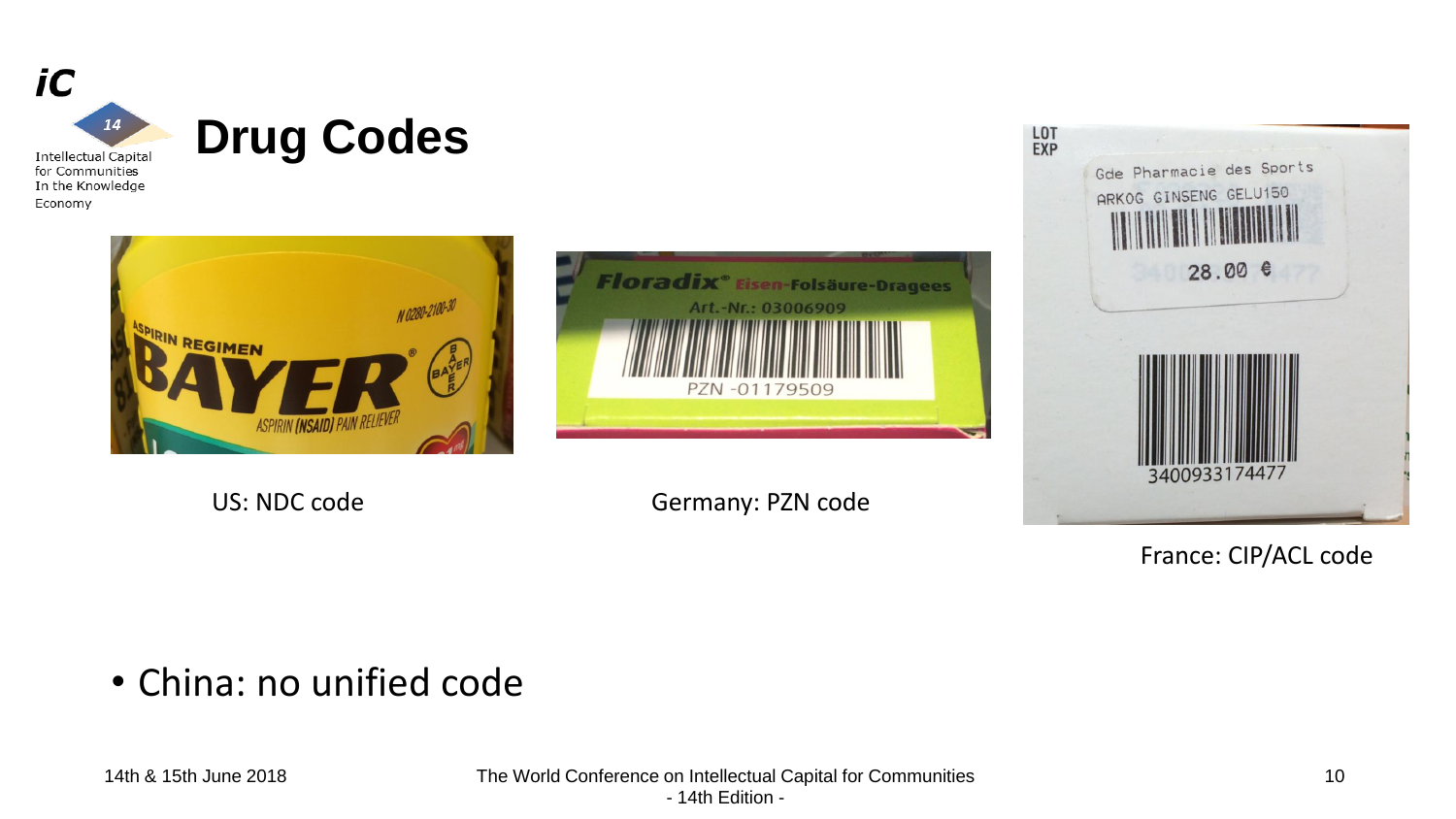

• Started from 2005

Economy

- Enforced by the government (CFDA, China Food and Drug Administration)
- Code for every sales-package item
- January 2015, CFDA mandated the use of a drug tracing system based on the e-supervision code
- January 2016, a pharmacy chain sued CFDA and refused to use the esupervision code
- February 2016, CFDA abolished the e-supervision code
- The tracing system was transferred to Alibaba, but many companies still refused to use it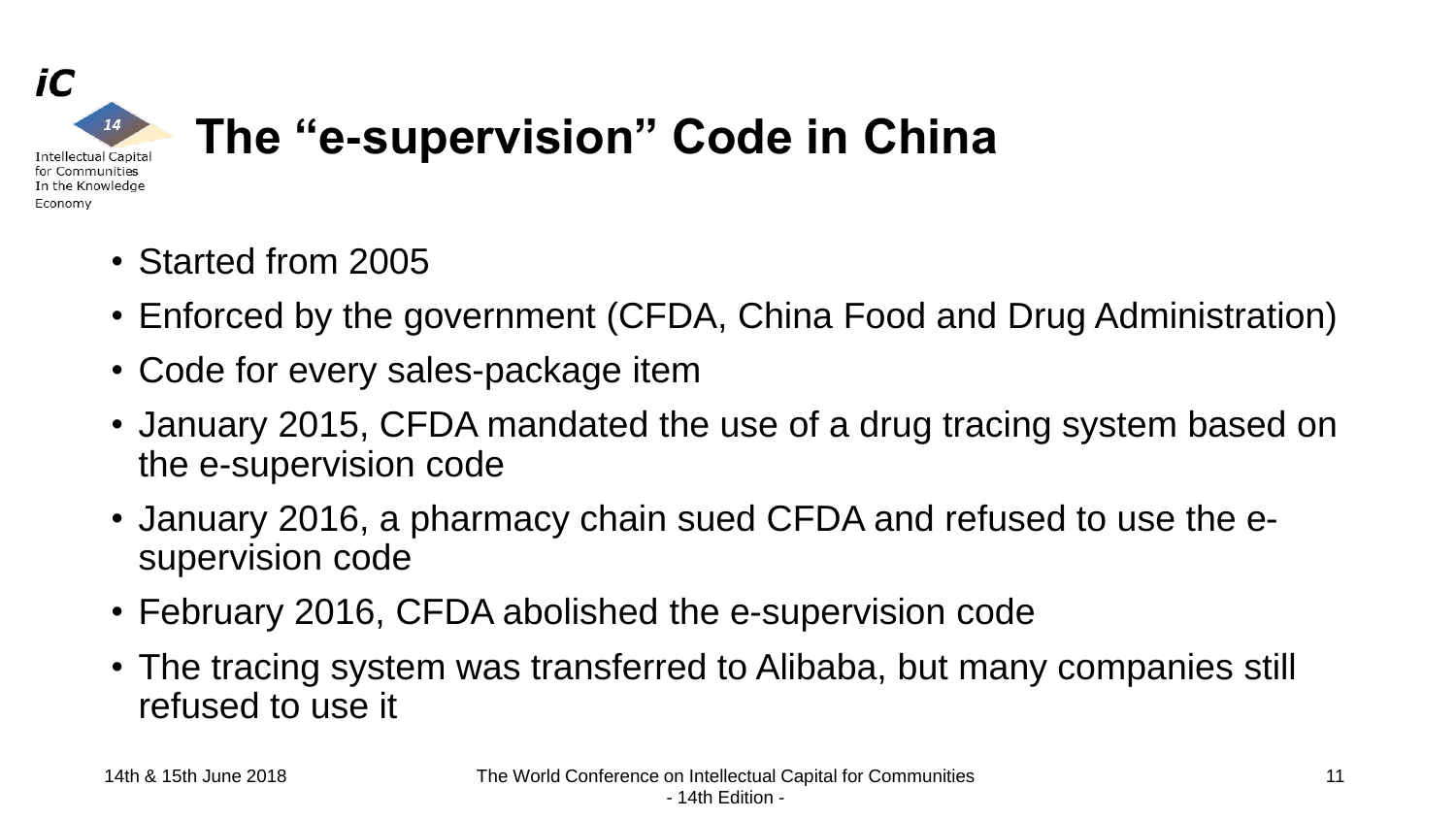## **The Industry's Attempts to Establish a "Code-Mapping" Platform**

- 1st attempt: establish the code mapping platform as a public service
	- Endorsement of the Ministry of Commerce
	- Failed eventually when the ministry was re-organized and the main sponsor was moved to anothér position
- 2nd attempt: establish the code mapping platform as an industry platform
	- Endorsement of the pharmaceutical association
	- Eventually failed when it became clear that the association is not in a position to nudge companies towards participation
- 3rd attempt: establish the code mapping platform as a private service
	- Enrolment of five large distributors
	- Eventually failed when only one distributor was willing to actually invest money into the company

iC

Economy

 $14$ 

**Intellectual Capital** for Communities In the Knowledge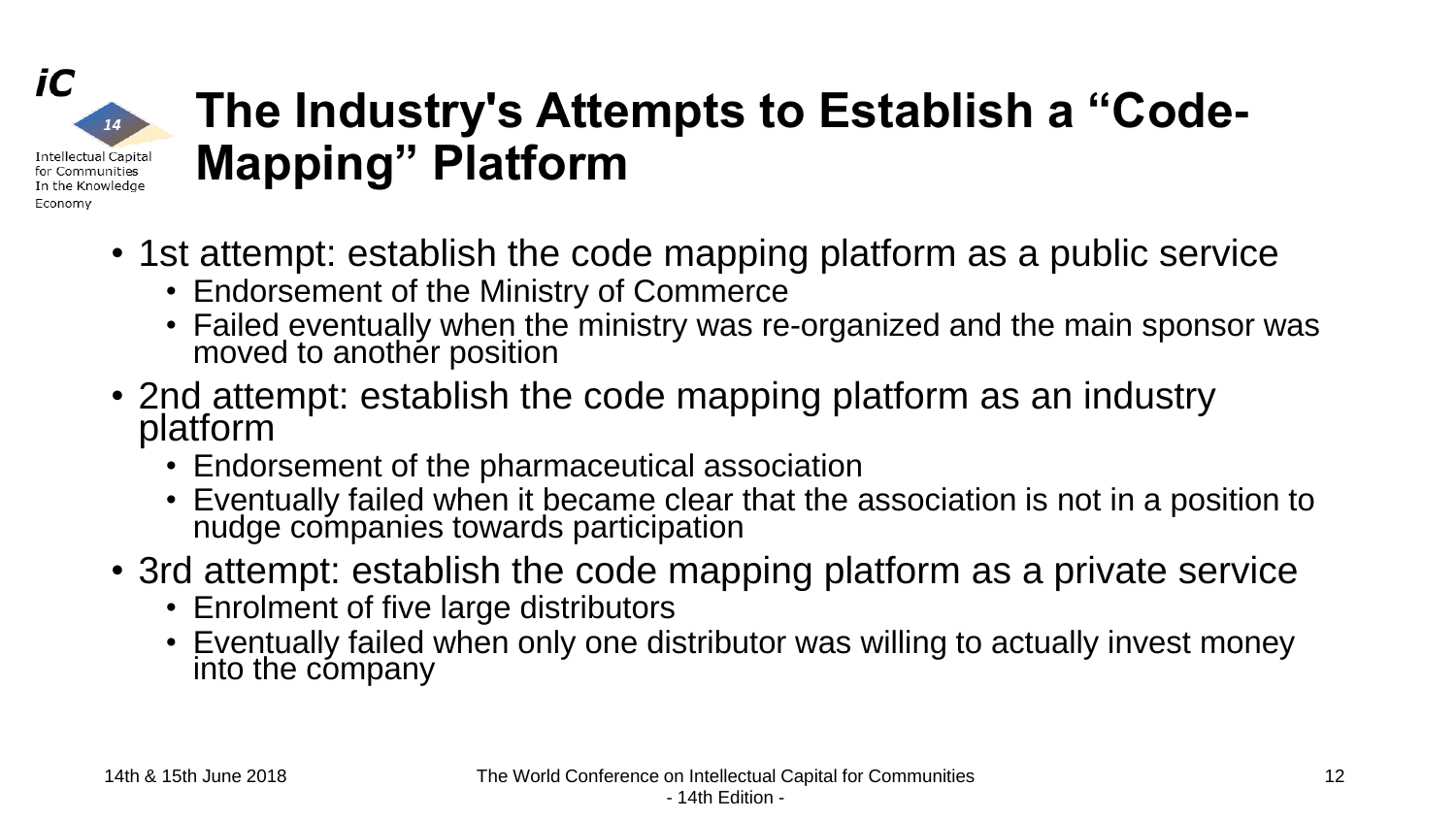

- There is an "institutional void" in China's pharmaceutical distribution industry
	- neither a top-down nor a bottom-up development process worked
	- the institutional structures needed to support a combined approach, as it is practiced in Germany, are not available in China